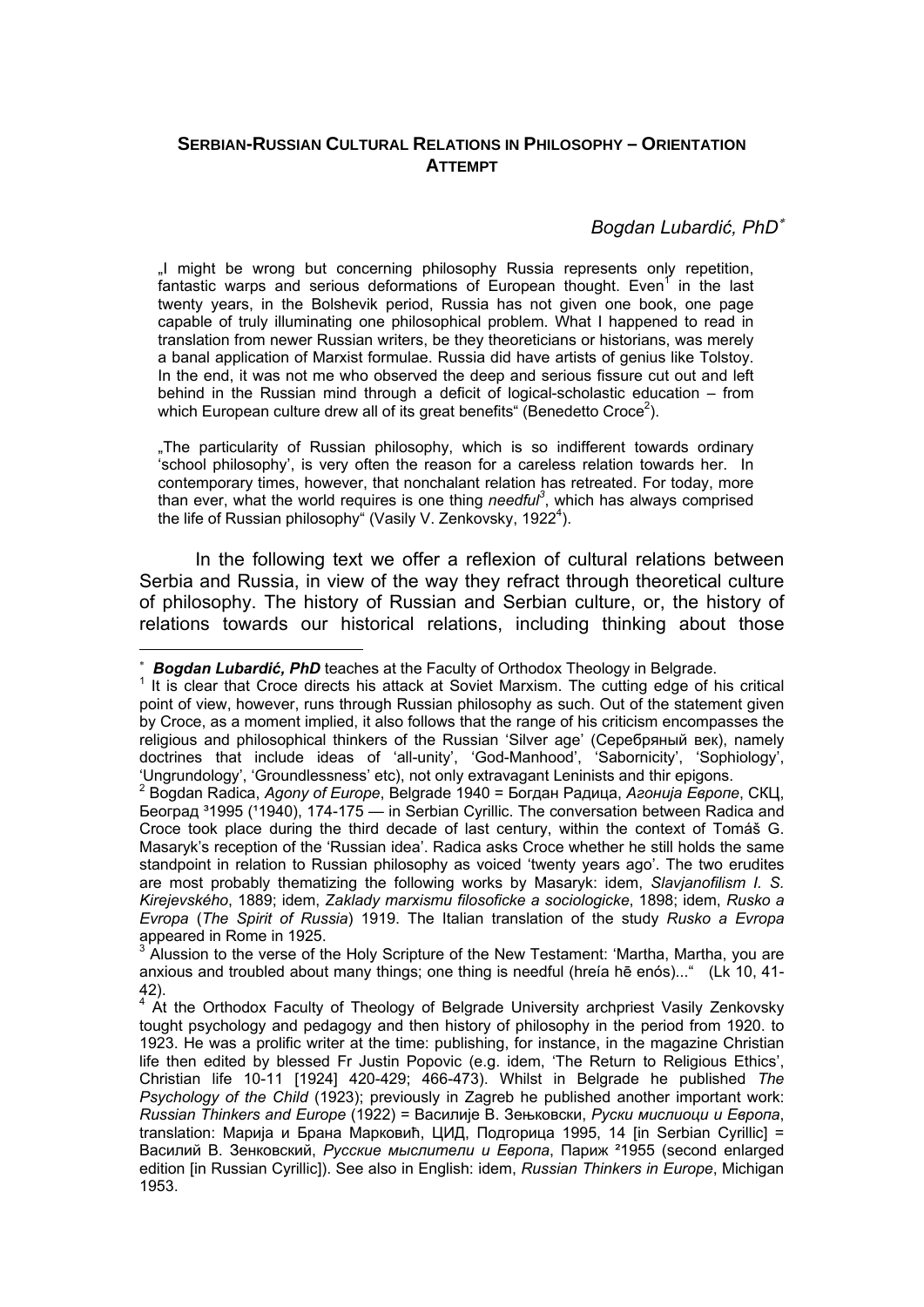relations, we leave in the background (as implied moments [which have to be presupposed due to limited exposition space]). Our goal is envisaged with another and different intention in mind. That is to say, the goal is seen as condensed articulation of main reasons for which this relation, as far as philosophy is concerned, appears as a problem for us – 'today'. However, our exposition is *no more* than a proposal for commencing a long overdue debate on the subject. For this reason we opt for a structural cross-section of the problem (keeping the diachronical cross-section in reserve). We shall expound a (1) *description* of state of affairs, then a (2) *diagnosis* of the problem and, finally, offer a (3) *prescriptive* proposals for overcoming the ailing state of Serbian-Russian affairs (when the philosophical aspect is at stake).

1. Let us take philosophy to be a universal form of critical selfconsciousness. Hence, if philosophy is taken as a 'paradigm' of universal possibilities of self-reflected discourse, then one may procure a useful framework for all-encompassing observation of the problem of *Serbian-Russian relations* (in and through philosophy, of course). Being a conceptual expression of mediation of the universal and particular (on the level of concretization of interests, goals and problems of cultures) – the 'paradigm' of philosophy, inter alia, may be utilised as a very indicative framework for *manifesting* characteristics of the Serbian-Russian 'relation'. The main problem, however, is not a purely 'theoretical' question: viz. the relation of universal and particular (local) in philosophy 'in itself'. We have something else in mind: namely, when *Serbian-Russian* cultural relations are in question, the problem in the *philosophical* sense appears through the following *paradox.* Let us take a look (at the price of oppositional generalisation): on one hand, the fact of self-specific (samobitni) origins in Slavic culture and Orthodox spirituality (which are denied by no one as such) are recognised as *pivotal*  points for deducing and stabilizing identity<sup>5</sup> (from personal to national and general cultural identity), whilst, on the other hand, precisely those origin points (and their transmission structurs) are not only brought into question but *negated* (ignored by certain influential groups, to say the least) – when philosophy and philosophers are concerned.

The aforementioned *tendency* surely is a paradoxical one. It has certain strength and no short tradition in Serbian theoretical thought (Russians themeselves are not spared of such processes either [an eminent Russian philosopher, Mikhail Maslin, spoke recently of the paradox of 'expulsion of Russian philosophers from Russian philosophy<sup>6</sup>]). In other words, the paradox

 5 Next to the *reflexive* meaning of the concept of identity (deduced through reflecting conditions of possibility of consciousness about particularity and irreducability of the personal self) – as unseparable, we also add the *narrative* meaning of the concept of identity, which we take as 'the story about who we are'. As the aforementioned thinker Maslin stated: 'We may also add that the Russian idea is in many ways tied to the questions of the Russian people about themselves: who are we as such, where do we come form and whereto are we going?', v. Mikhail A. Maslin, *On the Unity of Russian Philosophy*, St Petersburg 2006 = Михаил А. Маслин, *О единстве русской философии*, из циклуса: Семинары по русской философии, Русская христианская гуманитарная академия, Санкт-Петербург 28.04.2006 — in Russian Cyrillic (= DVD видео формат + http://www.rchgi.spb.ru./seminars/seminar.htm). 6 Mikhail A. Maslin, op. cit.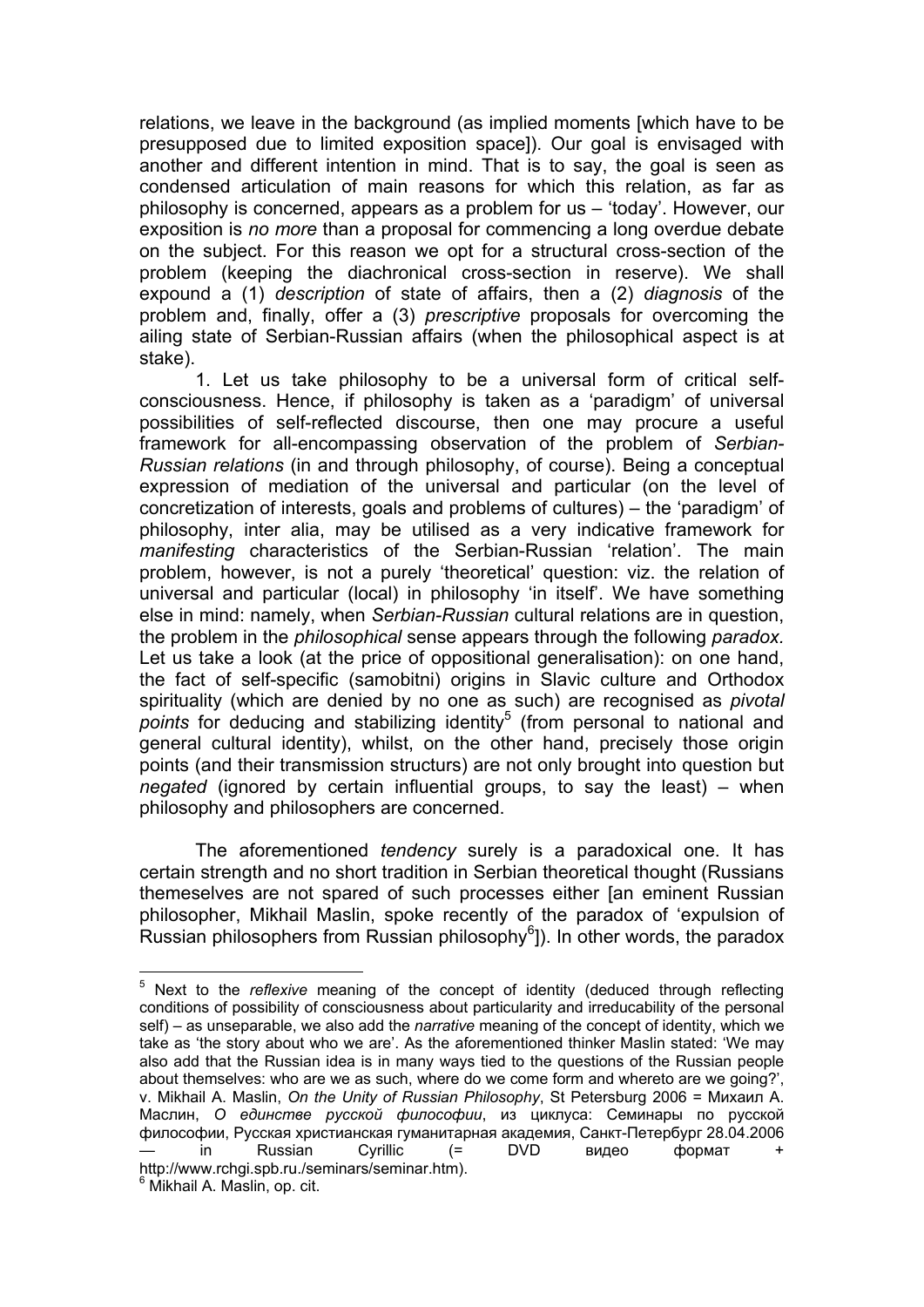is contained in the fact that both sides: supporters of affirmation and supporters of 'negation' (or 'nominal' acknowledgеment) of those pivotal points of 'origin', both ('have to') *refer* to it equally. However, the prevailing ways of *referring* are established either through neo-romantic rhetoric (mythologization), or resistance to those self-specific pivotal points through another type of rhetoric (through neo-enlightenment critique of the 'lazy [Orthodox] East', which is itself parasitic on myth: *mythos* of enlightening humanity through reason from 'the West').

In a word, the problem is not only in the dispute itself, but also in the way (mode) of dispute. Let us generalise the aspect of extreme tendencies: the problem is contained in the fact that the argument unfolds through *ideologised* discourses under the sign of 'mythologisation' which, to aggravate the problem further, mostly pass (or trespass) below or outside the level of *institutional* or instituted<sup>7</sup> responsible (self)reflexion. This means that the results and viewpoints of both 'parties' are in advance condemned to modest success or, rather, to failure. This is what we propose to call the **'state of affairs'**, or a *conditio relationis serbica et russica in philosophia* (or, more accurately, still outside – ad extra – philosophy [if it is to include disciplined and regular reflexion on the Serbian-Russian relation: a philosophical relation too, which legitimately may aspire to include the particularity of *Slavic* and *Orthodox* points of identity origin as non-discardable sources of meaning – meaning with philosophical potential and relevance]).

The aforementioned propositions and suggestions may be illustrated by means of the following examples: again under signs of а paradoxy of sorts.

First, since the foundation of the Serbian philosophical society in  $1898^8$ (1938) until the present, that is for 112 (72) years, the Faculty of Philosophy of Belgrade University has not managed to found a Chair for *Russian* or *Slavic* philosophy (or at least a subject in domain of facultative-optional teaching [not to mention a subject for Serbian philosophy at the Faculty of Philosophy at Moscow State University, let us add not without a note of self-irony]). However, such is the case within the ex-Yugoslav and, of course, Serbian<sup>9</sup> theoretical-cultural area as a whole. If we repeat our thesis that it is 'generally' taken as undisputable that the Serbian national (spiritual, cultural, social… etc) corpus, similarly to the Russian one, draws origin roots from the

THE THE TRIM THE TRIM THE TRIM THE TRIM THE TRIM THE TRIM THE TRIM THE TRIM THE TRIM THE TRIM THE TRIM THE TRI<br>THE TRIM THE TRIM THE TRIM THE TRIM THE TRIM THE TRIM THE TRIM THE TRIM THE TRIM THE TRIM THE TRIM THE TRIM TH institutionally posited regular and official dialogue on these problems, *although* there is 'permision' – more accurately, there is no serious hinderance – to discuss these matters *from time to time* through certain institutions (our gathering being one such case, for instance). The question is, then, wheather this is intended: guided indifference, or, simply, a cumulative negative effect due to years and years of neglect of the matter?

<sup>&</sup>lt;sup>8</sup> That occurred just one year after the publication of the seminal study: Vladimir Solovyev, *Justification of the Good*, St Petersburg 1897 = Владимир С. Соловьев, *Оправдание добра*, СПб. 11897 (Москва <sup>2</sup>1899) — in Russian Cyrillic.

<sup>&</sup>lt;sup>9</sup> We know of one exception only. Namely, the obligatory subject Slavic philosophy – tought at the Faculty of Philosophy of Nikšić University (Montenegro): introduced at the end of the 90 ties of last century (on initiative by Bogoljub Šijaković, the other professors and lecturers being Nikola Milošević, Radomir Đorđević and Radoje Golović). But this only proves that 'nulla regula sine exceptione'.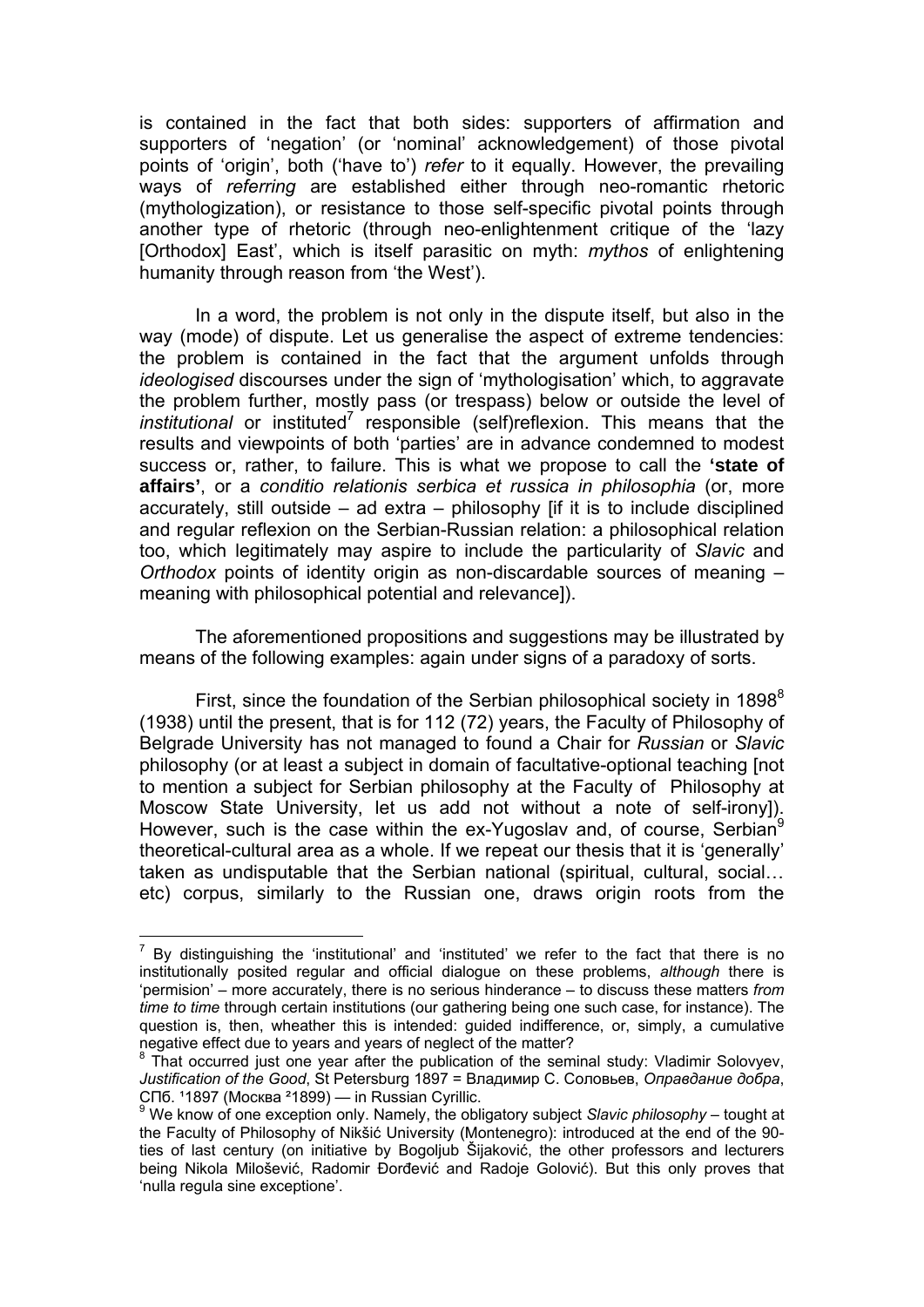*Orthodox-Slavic* areal (Orthodoxy taken to have immanently integrated classical *Greek* culture<sup>10</sup>), and if we reiterate that Russian culture (to put it lightly) is *significant* (one of its prominent currents establishing itself by reccuring not only to Greece but to Byzantium as well<sup>11</sup>), *then* such a state 'at home' is indicative of a bizarre as much as unfavourable situation. This situation is explainable. However, it needs to be *overcome.*

Of course, the first step should be rising the problem-matter to *selfconsciousness* and then *orientation* through updated contemporary thematization<sup>12</sup> of meaning and importance of that Orthodox-Slay 'layer' too of our inherited legacy – including integrative capacities and aspects of its ideas and ideals (let us indicate towards one exemplary instance: namely, that would ask for a new thematisation of the [kerygmatic] culture of expressing messages on the all-value of meaningful and deified Man in Christ as given through historical experience and theoretical language of Orthodox spirituality (the Greek layers notwithstanding, of course): in our case Slavic-Serbian and Slavic-Russian Orthodoxy – to mention only the primary value of *theosis*  (deifying life in Christ), the prime value at least of Russian religious philosophy, which overdetermines its axiological field).

Second, this by no means implies that there is 'no' reception of Russian (or Russian Orthodox) philosophy into Serbian cultural surroundings (nor does this imply that only its Christian form has been received) – to the contrary. But the reception process transpires, so to speak, at the *margin* inscribed by force of conscious-unconscious *indifference* of certain scientific-cultural institutions. Let us clarify our point. We take the term 'margin' to mean not only neglected (or 'rejected') passionate amateurs – 'marginals'. Rather, we take it to mean an interiorized neglect: namely, the *marginalisation of expert work* on Russian-Serbian philosophical culture-relations *within institutions themselves*, where work transpires either in patchy fashion or through projects of relatively isolated groups, or, rather – individuals. This is then a marginalisation moment of those institutions *themselves* (establishments otherwise called to conduct that kind of reflexion as well) – a marginalisation *from within themselves. Тhat* is the margin we are primarily speaking of. It is not analogous to the image of a Don Quichottean enthusiast but, rather, it is alike to the tolerated subject (the individual 'from' the institution and-or the institutition 'itself') – a subject analogous to grey zones of disordered interregni of transitional society in general.

This explains, let us add en passant, why the medium of expressing the 'margin' (*margo* in both meanings of the term: extra-institutional and quasiinstitutional) is primarily posited as paper presentation or isolated public lecture et cetera, however, *not as* regular symposia of academics or

<sup>10</sup> Demetrios J. Constantelos, *The Greeks: Their Heritage and Its Value Today*, Holy Cross Orthodox Press, Brookline, Massachusetts 2006, 25f, 83f, 109f.

 $11$  As is it suggestively appears through readings of disparate authors such as K. N. Leontiev (1831-1891), G. Florovsky (1893-1979), S. Averincev (1937-2004) or S. Horuzhy (\*1941) and many others.

<sup>&</sup>lt;sup>12</sup> A conference discussion of these questions, as envisaged in our gathering, is precisely a small step foreward in the needed and fovourable direction.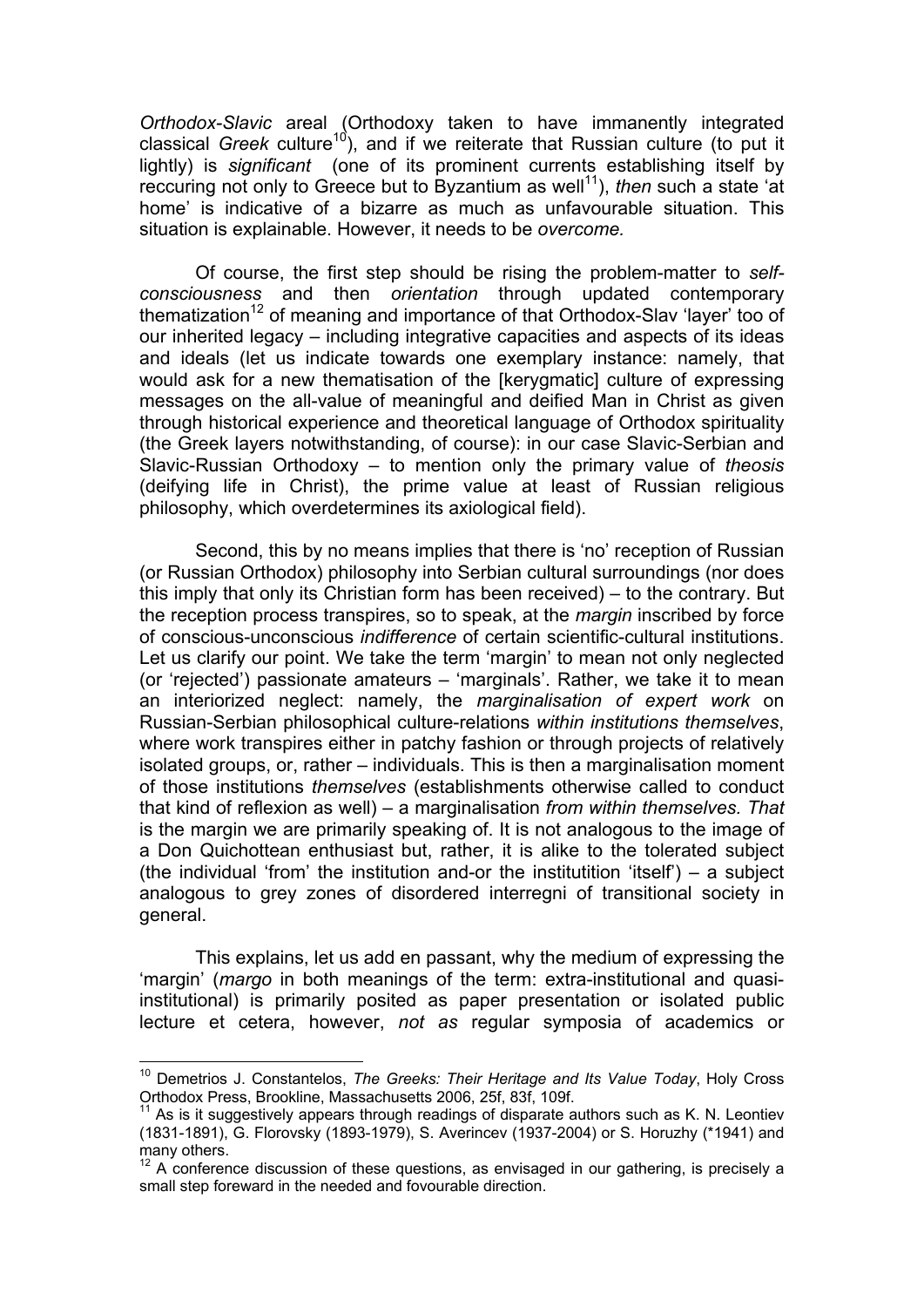conferences of scientific teams of experts and the like. Simultaneously and to the contrary, and strangely enough, *such a* margin is not modest in strength, and its production results are not modest either. Moreover, Serbian reception of Russian philosophy transcends limits of locality. In other words, in certain intellectual respects and instances it displays respectable levels achievement<sup>13</sup> (especially so if we acknowledge factors of unfavourable starting positions and detrimental conditions for work on reception and *re*reception of Russian philosophical thought currents, and if we bear in mind the circumstanse of Anglo-Saxon language dominance which ipso facto shutts-of texts writen the Serbian 'vernacular').

Hence, our margins are not оf 'marginal' scope of achievement (Moreover, in a sense, they have the power of *delegitimizing* Potemkinian 'dabbling' in Russian thought [there and where such installations appear as non-authentic and non-founded]). Let us refer briefly to the head of the Chair for Russian philosophy of Moscow State University (МGU), Professor Mikhail Maslin (\*1947). His judgement is that '*Everything\** that is essential in Russian philosophy of the Silver epoch<sup>14</sup> Serbian culture has managed to take over in translation (only a few works remain…)'15. The context of Maslin's statement, furthermore, grounds its interpretation. The word uttered by the Russian scholar was given in light of the fact that the publishing house of Vladimir Medenica (\*1953) has so far made available in print over 120 books from the field of Russian culture, particularly from the more specialised area of Russian religious philosophy. As we have indicated, our judgement rests not only on the criterion of quantity. That is to say, one should also take into account certain promising theoretical-reflexive accomplishments of (re)reception of Russian philosophy in the contemporary cycle of Serbian culture. The project of Medenica, i.e. the programme Logos – Ortodos, of course, is not the only item to be displayed, no matter how exemplary it truly is. We have room only for the briefest mention of all theoreticians that have (despite marginalisation in the defined sense) managed in three cycles of reception (1920-1940; 1945-1975; 1980-2010), through translation, studies and organisation of

 $13$  It is unnecessary to here enumerate and list all successful projects and all persons... Nevertheless, we shall mention multianual endevor of Nikola Milošević, Vladimir Medenica, Radomir Đorđević, Bogoljub Šijaković, Ilija Marić, Milan Subotić and others on *scientific* stabilization of this domestically neglected and rather mistreated field of spirit: the field of selfreflexion of Byzantine Orthodox-Slavic *foundations* and sources of Serbian or Serbian-Russian philosophy. For further reading: Bogdan Lubardić, 'Serbian Religious Philosophy: Persons, Ideas, Currents', in B. Šijaković (ed.), *Serbian Theology in the XX Century* – *research problems and results*, Orthodox Faculty of Theology, Belgrade 2009, 7-56 = Богдан Лубардић, "Српска религијска философија у XX веку: главни токови, личности, идеје", у Б. Шијаковић (уред.), *Српска теологија у двадесетом веку* – *истраживачки проблеми и резултати*, том 4, ПБФ БУ, Београд 2009, 7-56 — in Serbian Cyrillic. 14 This is an era of awakening of philosophy for religious and spiritual-symbolic experience.

The era itself encompasses the period, stricto sensu, from the 1890-ties to 1920/30-ties of last century (including post-periods of recycling ideas and models of that Renaissance epitomized in the 'Silver' turn of Russian thought: countering semi-positivism and revolutionary socialist radicalism of the majority of Russian intelligentsia).

 $15$  Statement taken from our personal conversation with professor Maslin during his visit to Serbia last year. For a more general account see: Vladimir Medenica, 'Encyclopedia of Russian Philosophy', Pravoslavlje 1024 (15.04.2009) 33 = in Serbian Cyrillic Владимир Меденица, "Енциклопедија руске философије", Православље 1024 (15.04.2009) 33.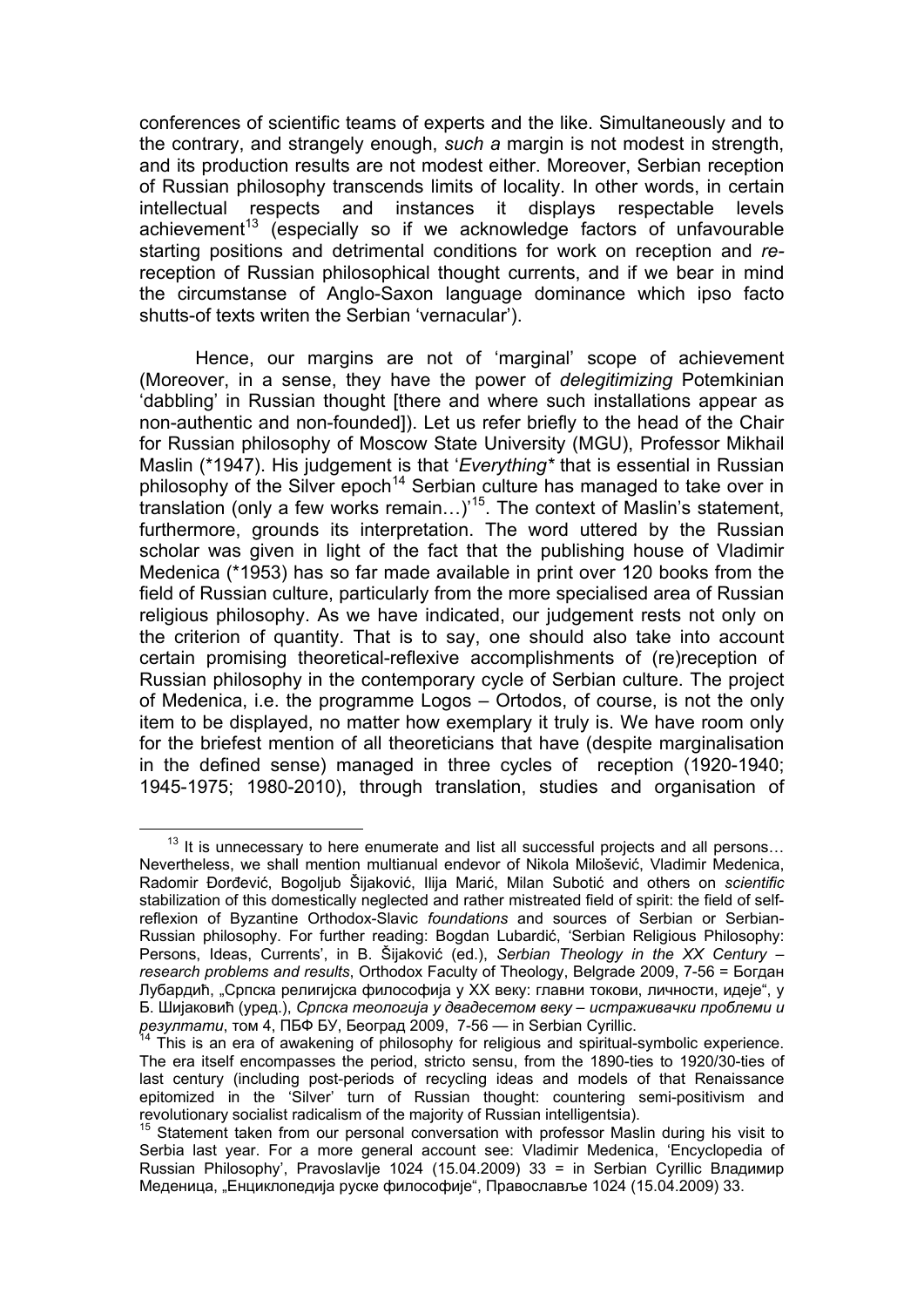meetings, to work on maintenance and development of Russian-Serbian philosophical relations: from Dušan Stojanović (1895-1949) via blessed Justin of Ćelije (1894-1979)<sup>16</sup> to Nikola Milošević (1929-2007) (let us, nevertheless, mention three prominent figures).

The paradox at this point, let us reitirate, is the *non-institutional* or *quasi-institutional* –'grey' status of Serbian-Russian ideas, projects and contents — in fact: people of institutional importance precisely.

2. What are the '**reasons and causes'** for this? We shall select only three out of many reasons and causes of the state of affairs described.

А. The first reason is to be seen in the *ambivalent* relationship forged by Serbian culture in its *widest* (spiritual, cultural, social and politicaleconomic) sense towards the East vis-à-vis West polarisation. As a cultured historical nation we have so far, generally speaking, failed to integrate this polarisation itself – or limital divide – in a satisfactory way, namely, transforming it in the sense of a *positive synthetic and mediational value* andor *direction pointer* for Serbian cultural development. Instead of being 'East to the West and West to the East<sup>17</sup> (as is given by the motto) we have noncritically 'aligned' ourselves in commonsensical discjunctive ways: either for one party (Serbian westernizers) or for the other (Serbian neo-and-quasislavophiles) – to our own impairment of tragic proportions, as wittnessed by modern and recent history. It is for this reason that the demand for thinkingthrough and, possibly, realising this 'ideal' – but *critically*, is in order today still (also in order is the possibility to *discard* this demand-ideal, but that too is to be executed through insistence on pro et contra thinking, so as to avoid shortcutting the mediation process…).

Speaking in more concrete terms, and turning 'inwardly' further, we might add that the ambivalent relation towards the East – West polarisation is, in fact, a mirror reflection of an ambivalent relation towards the question of our own cultural identity in the widest sense of the term. Bearing this in mind we propose that the theme of gatherings such as ours<sup>18</sup> should exceptionlessly be enlarged (even as precondition) to accommodate the question of *Serbian-Serbian* relations in culture. And the situation not rarely is such that the Serbian-Serbian culture-space is being turned into a facade of wishful mirror perceptions, or deceptions (namely: our intra-Serbian culture-space is being either devastated by projects of suspect worth, or simultaneously hyper-

<sup>16</sup> Bogdan Lubardić, *Justin of Ćelije and Russia: Ways of Reception of Russian Philosophy and Theology*, Beseda, Novi Sad 2009, 211 pp = Богдан Лубардић, *Јустин Ћелијски и Русија: путеви рецепције руске философије и теологије*, [библиотека Савремено богословље, књига 15] Беседа, Нови Сад 2009, 211 сс

<sup>17</sup> Bringing to consciousness the possibility to *inscribe our own* spiritual-historical *experience* (*through* such mediation) – making it simultaneously useful, instigative and meaningful for others – might be concordant to what was intended, or should be intended, by the syntagm (or floskule) '*above* East *and* West' (D. Mitrinović, N. Velimirović, M. N. Đurić and a pleiad of others following that trace... ).

<sup>&</sup>lt;sup>18</sup> The author refers to the ISAC fund sponsored gathering 'In Shadow of Gas and Politics: Serbian-Russian Cooperation in the domain of Culture and Religion' (held March 31<sup>st</sup>, 2010 in Belgrade's Media Center).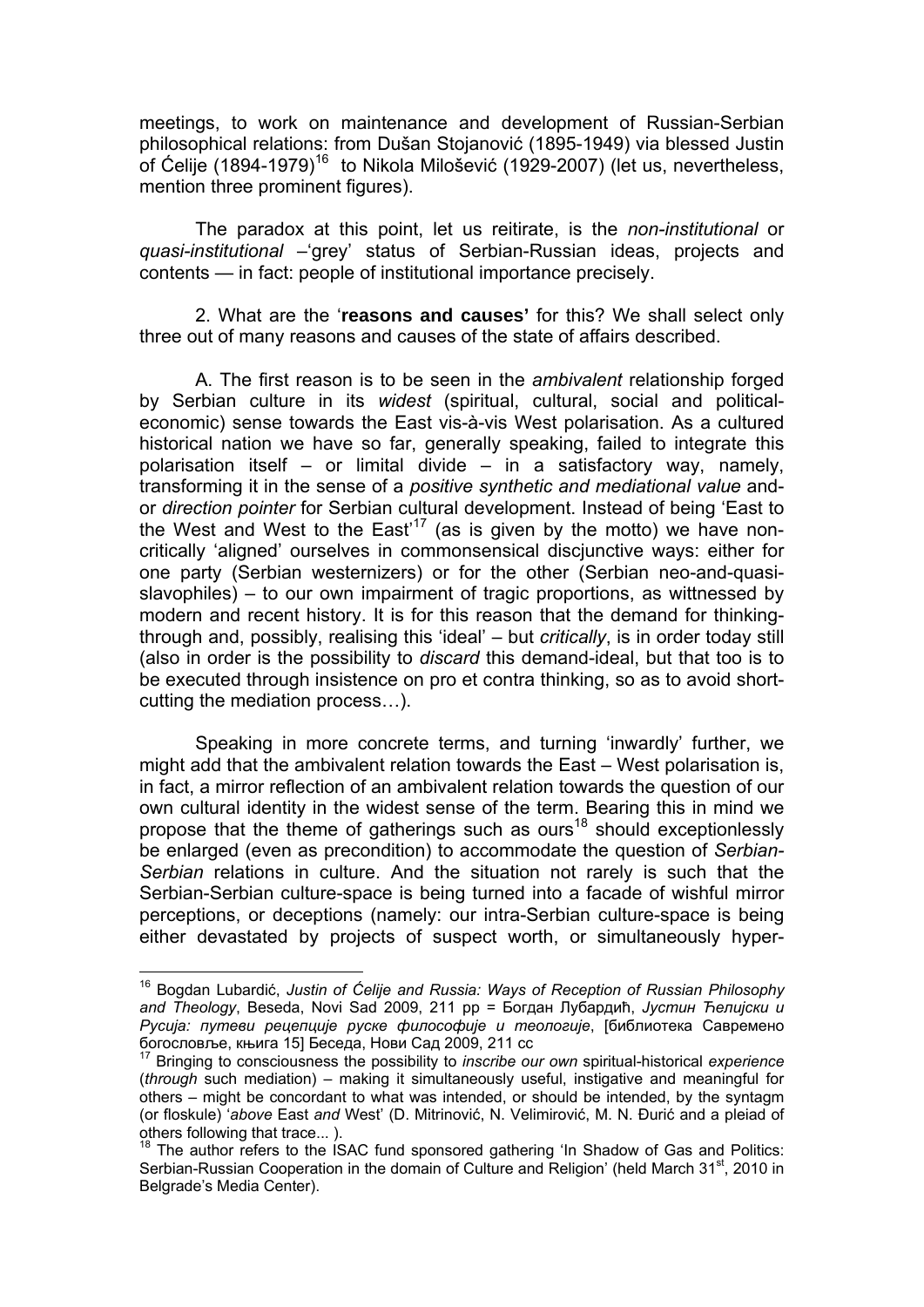compartmentalised into self-contained elitist groups) *rather than* grounded in *essential* dialogue of *all* consciousnesses and consciences – ones with the others: *face to face,* despite different spiritual, theoretical or ideological perspectives respectively.

The point is that (philosophical) 'relationality' towards the (Greek)Orthodox, Slavic and Russian side of the 'equation' of our identity should no longer be established 'wildly' – in quasi-institutional and marginal mode – *nor* showed over to the Faculty of Theology, or elsewhere, and then taken for granted, for that is simply not sufficient nor proper methodologically (although the resistance of the margin, let us bear in mind, is necessary and systemically undeletable), nor should it be established 'violently' – through majorisation and then repression of one group at expense of the other (as our 20th century aptly displays). Simply, such (un)doing must end and disappear.

B. The second reason follows from the first (inasmuch as we limit ourselves to the 'grand narrative' on the relationship of Serbia and Russia in philosophy). The first reason, then, we name as ambivalence due to the challenge (rather, temptation) of almost disjunctive polarization ex Oriente *contra* ex Occident (polarization geopolitical as much as geopoetical: and 'geophilosophical', if you will). The second reason we name as *idelogization*. We take ideologization to cover traumas of discontinued or, more precisely, violently severed dialogue procedures between the two formations of (inter)nationally posited establishments of philosophy: Serbian and Russian. We have mentioned cycles of (re)reception of Russian philosophy. Now we may widen our perspective by stating that each cycle of reception was overburdened by socio-political violence which, moreover, spilled over into the theoretical domain (and it is safe to say that this was a feed-back mechanism, in fact). *Simultaneously*, the Russian-Serbian philosophical dialogue, let us remember, *continually* (from the very beginning) remains outside institutions which per definitionem are to serve such a communicative-dialogical purpose: in a word, it remains extra universitatis (if and when it is placed 'within' or allowed 'inside', then, as we said, it is in a 'grey' or 'tolerated' status).

Let us, then, view the following disregarded fact. Namely, the reception of Russian philosophy as a *form of dialogue of Serbia and Russia*: as possibility even of a *SerboRussian form of philosophy* (if we acknowledge that is only a matter of time before Russia receives our reception of Russian philosophy) – that and such reception precisely, therefore, is disappearing apart from rhizomically penetrating the public sphere through people and works of the alternative (by fate or by verdict marginalized through and into grey zones of institutions, or through and into subcultural 'resourcefulness').

We are saying the following: if we scrutinize the self-understanding of *established* Serbian philosophical thought about the great yet 'clumsy' brother from the East, the relation towards philosophy of Russia or philosophy from Russia (apart from atypical experts and works) is 'allowed' to transpire *outside* its distrustful gaze (which is, let us note in passing, identical to the quoted attitude expounded by Croce).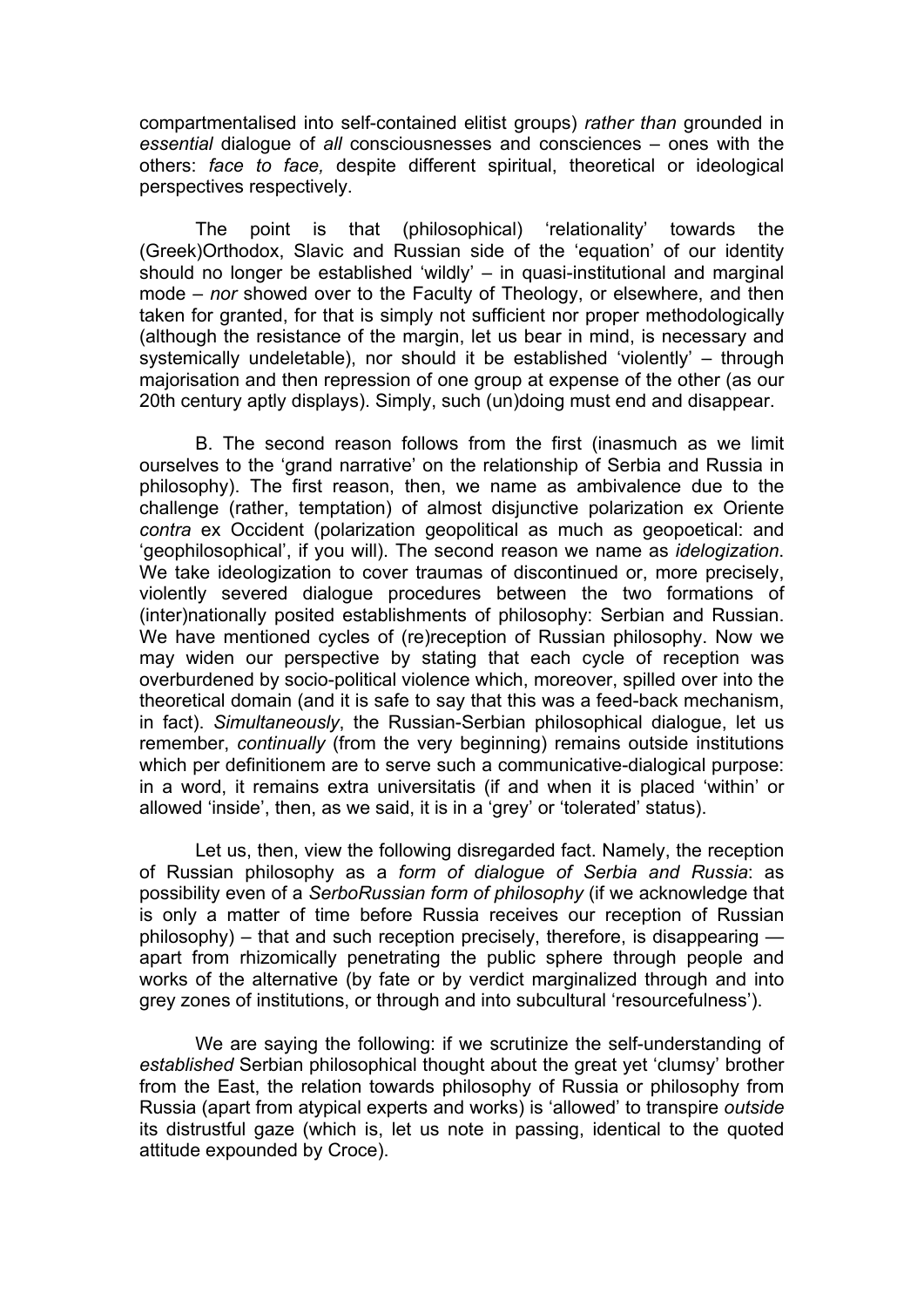The ways of such (non)reception may be projected as follows: (1) reception of 'white' philosophy (i.e. Russian religious-philosophical emigration in Kingdom of Yugoslavia) and simultaneous reception of 'red' philosophy (subversive activity of Russian radical intelligentsia from the plane of socialist philosophy); (2) 'break-down' of 'white' philosophy (then persecution leading to attempts of whiping out remnants of such thought, imprisonment being the price of resistance) and triumph of 'red' philosophy; (3) establishing the Soviet modality of Marxism (characteristically through Leninist-Stalinist DIAMAT and HISTMAT) and *directed indifference* towards every other form of philosophy, including forms of Russian philosophy alterior to Soviet Marxism; (4) abandonment of reception of *Soviet* type Marxism in name of the 'other' Marx and beginning of the revisionist phase inaugurated through the *praxis<sup>19</sup>* turn of Yugoslav philosophy (breaking of relations with Soviet-Russian philosophy, however, did not lead to rehabilitation of traditional Russian philosophy [nor to a renewal of the Serbian dialogue with that thought], to the contrary, that trace was 'overknitted' for the second time: that was, therefore, a *potentialising* – not an overcoming – of the first abandonment or first severing of relations); (5) end of 'praxis' Marxism through its dissolution in the semi-chaos (or, let us say, 'melting-pot') of the post-modern turning of the situation *of* philosophy.

That ending is the beginning of the situation within which we (still) find ourselves *presently*, and which is also being described. The post-modern situation introduced two main actors onto the *official* scene of philosophy *in*  Serbia<sup>20</sup>: on one side, continental European philosophy (namely, French poststructuralism and the Frankfurt critique-theory of society, with additives of hermeneutics and phenomenology) and, on the other side, philosophy of the 'islands', i.e. philosophy of Britain and North America (the so called analyticallogical philosophy, ordinary language philosophy, and the like). On the third side, for one has to take into account those 'defeated', bridges were left for (ex-and-crypto) Marxists to use in order to crossover, via the praxis model, and thus reach the next (second, third) generation or phase of the Frankfurt philosophical school (which itself forged inner synapses with the praxis  $school<sup>21</sup>$ ) and by that token themselves enter into post-modern times (saving 'face' in and by that process<sup>22</sup>). This process, in fact, no matter how tentatively, posited bridges between two main orientations of philosophy in Serbia (i.e. ex-Yugoslavia and FRY). However, these were not bridges of equality in strength of orientation (and result) nor paths established in virtue of theoretical cooperation (besides, the analytical current – towards the end of the 90-ties – almost 'devoured' the continental current). More importantly,

<sup>19</sup> Leszek Kolakowski, *Main Currents of Marxism: Its Rise*, *Growth*, *and Dissolu tion*, translation: P. S. Falla, Oxford University Press, New York 1978 = Lešek Kolakovski, *Glavni tokovi marksizma I*-*III*, vol, 3, translation: R. Tubić, BIGZ, Beograd 1985, 535-540 — in latinic Serbian.

<sup>20</sup> Our expert public is still *debating* the conditions of *possibility* (or impossibility) of *Serbian* philosophy in distinction to reception of 'universal philosophy' ('as such') *into* Serbian cultural and historical horizons.

 $21$  Let us mark one vivid example, namely, the engagement of Jürgen Habermas (1968, 1973) in the Korčula seminars of the 'praxis' group and his endorsement of their philosophy of humanistic Socialism (1963-1975).

<sup>&</sup>lt;sup>22</sup> An example of such transformation or evolution is given by a post-structurally and deconstructively informed philosophy of left humanism of later Miladin Životić (1930-1997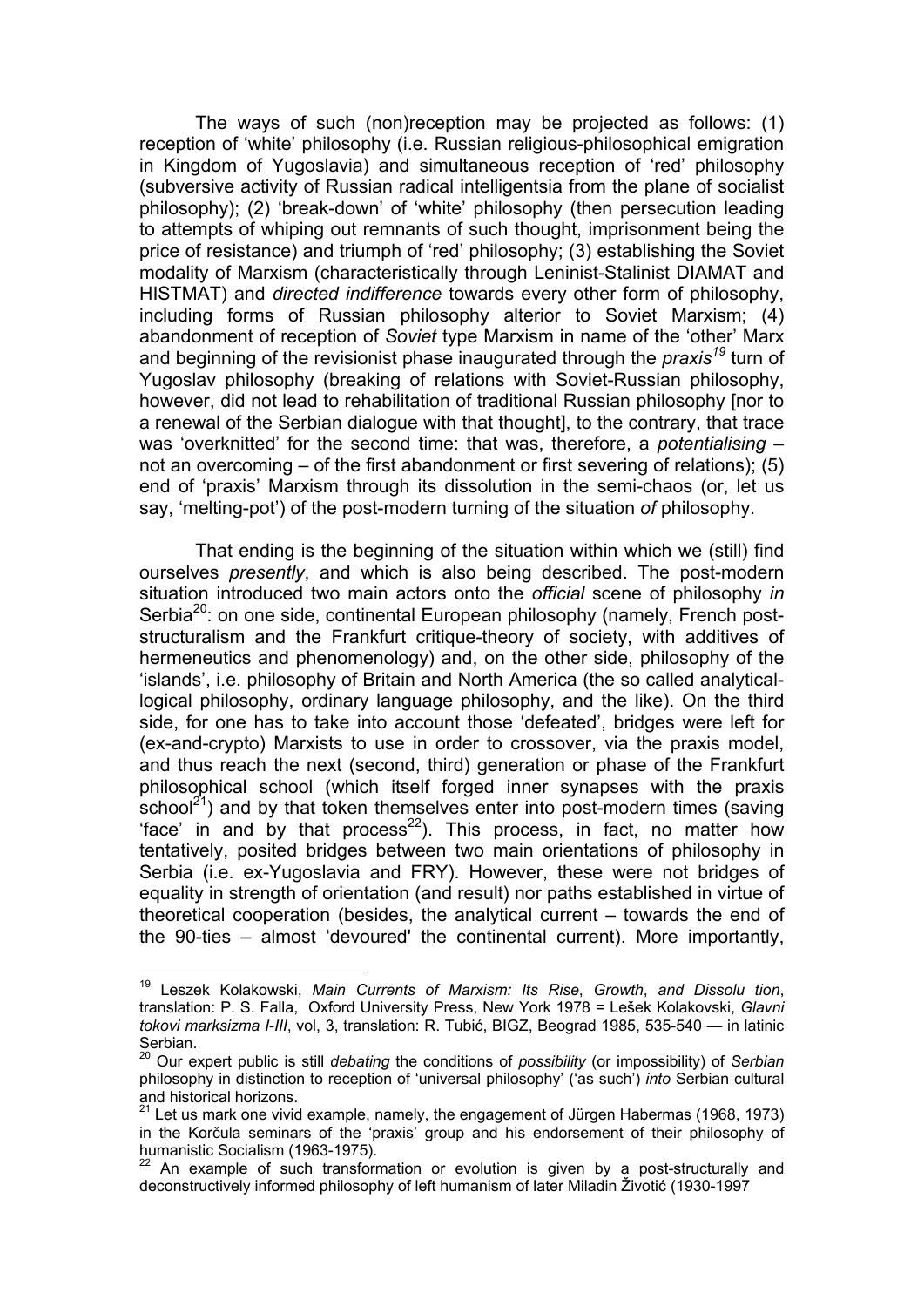having our topic in mind, these passages were (and still are), in fact, 'flyovers' wrought through consensus of all three sides (analytical, continental and postpraxis groups), amongst other things, on continuing the – generally speaking  $-$  *prowestern*<sup>23</sup> culture politic of philosophy (such a culture politic, for us, is not problematic as such, but it is so if exclusively such: namely, if it is a mode posited through an aprioristic exclusion of dialogue with our own self-specific [samobitnosni] eastern aspects, if not points of origin). Nevertheless, such a situation, say in the last 15 years, seems to be changing for the better (for the time being, still, without more serious systemic frames and adequate strategies of exploration programmes and projects).

In the case at hand this means Russian philosophy is *still* treated as follows: either as a lag of the East itself in respect to the West, or as a relict of exotic religious and imperial (Russ. samoderzhavie) past – Russian religious philosophy in particular<sup>24</sup>. In that sense, Russian philosophy is read as the discourse of and from the *right*(which she is not, certainly not only 'that': not even in cases where she is nominally of 'right' provenance, for instance in works of Ivan Ilyin [1883-1954], for she is always of a *spiritual-personalistic* brand (and, inasmuch, irreducible to the plane of politicisation, although this prevents us not from deconstructive alertness); and it is known that *religious* philosophy, for instance the thought of Lev Shestov [1866-1938], has inspired even the Russian revolutionary left [I. G. Lezhnev, V. A. Bazarov et alii]).

Such approaches reduce the *spiritual* information of Russian (and Serbian) philosophy as such, reducing it away into socio-political registers of 'left' counter 'right'. That is analogous to primacy of the socio-political in philosophy. However, the price payed is the omittence of deeper reflexions which could *synthesize spirituality as a possible ideal-type value for the effort of philosophy*. The price, therefore, is not thinking-through the Russian idea in its integral and dynamic fullness<sup>25</sup> — Orthodox Christianity notwithstanding (which might transitively hold for the sought-for 'Serbian idea'). As professor Maslin said, answering the question of identity and character of the *Russian idea<sup>26</sup>*: 'The Russian idea – is a religious philosophem, it is not a geometrical theorem which is set to prove something: hence, it is a specific genre with a

 $\overline{a}$  $23$  Although pro-western culture politics of Serbian philosophy included (and do include) critical consciousness of deconstruction of *westerncentric eurocentrism*, that and such deconstructive self-awareness did not by same token seriously pose the question of systemic and systematic rehabilitation of suppressed and underrated 'traces' – *roots*! – of *our* Orthodox-Slavic Byzantine and Neo-Byzantine philosophical East as origin points – apart from cases of exemplary and indicative exceptions, as we said

 $24$  In its Marxist-Leninist form it has since drawn little interest, apart from expert archivist idiosyncratics.

 $25$  For the inauguration of the idea itself – the idea of Russia in world history – see Vladimir Solovyev, *Russian Idea*, Moscow 1888 = Владимир С. Соловьев, "Русская идея" (1888) = printed in the magazine Вопросы философии и психологии (Москва 1909), that is in the collection Путь (Москва 1911) — in Russian Cyrillic.

<sup>&</sup>lt;sup>26</sup> Maslin bears in mind the *philosophical*, that is *historiosophic* horizon of grounding the Russian idea, continuing in the footsteps of Solovyev, then Berdyaev, Solzhenicyn (and others), namely in the pathways made by the following work: Nikolai Berdyaev, *The Russian Idea*, Paris 1946 = Николай Бердяев, *Русская идея*, YMCA-Press, Париж 1946, or Alexandеr Solzhenicyn, *Russia under Avalanche* = Александр Солженицын, *Россия в обвале*, Москва 1998 — in Russian Cyrillic.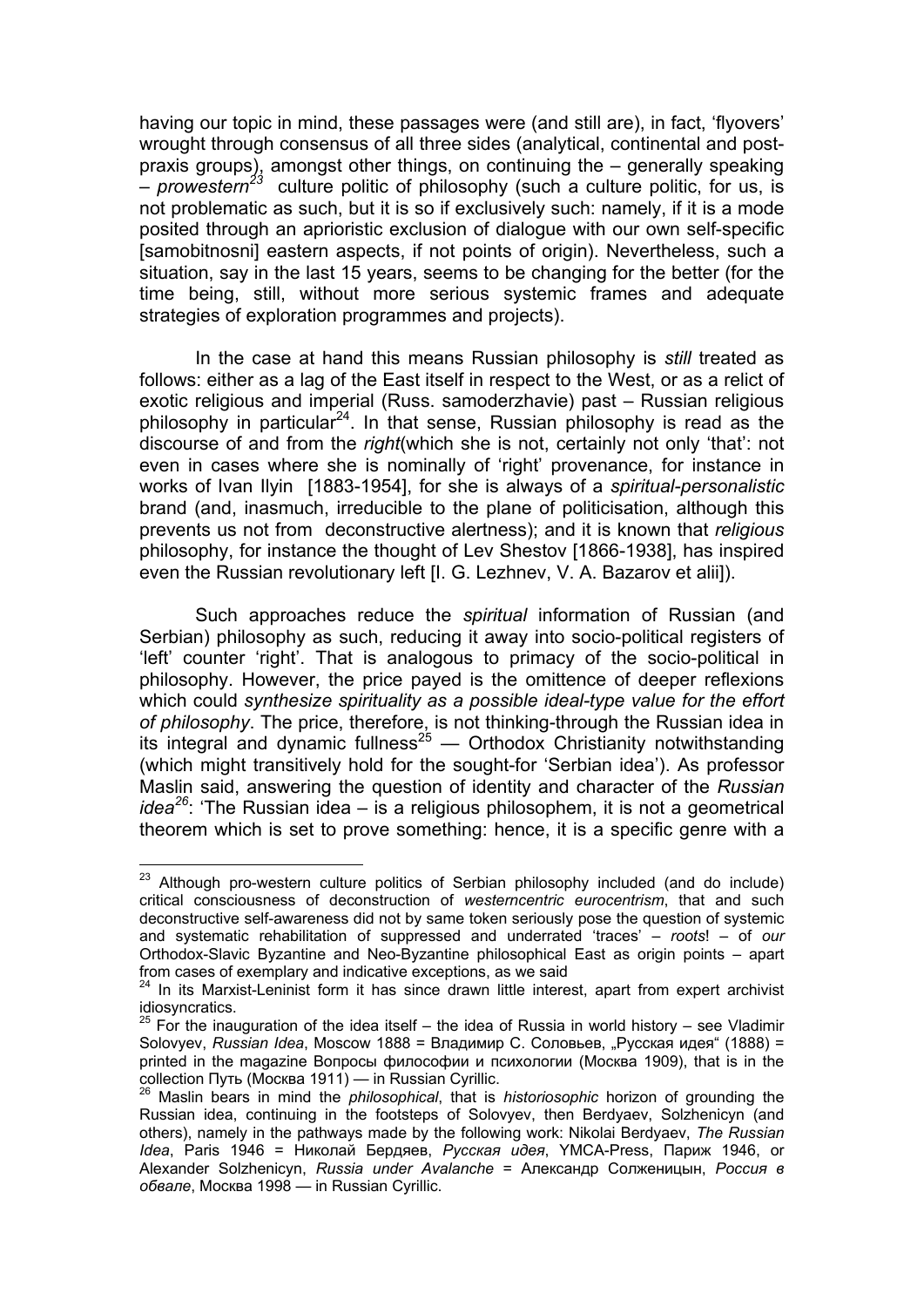history of its own' — then, referring to Ilyin, he adds the following words of Ilyin: 'The growth of the Russian idea is the growth of Russia itself<sup>27</sup>. In that sense the aforementioned disregard (or suspension) of Russian-Serbian dialogue in philosophy – dialogue on possibilities of creatively projecting selfspecific originary ideas and ideals viewed spiritually – acquires an appearance of couched but implemented consensus of the liberal and social left in philosophy to leave things as they are – *to accept the status quo* in relation to disregarding the spiritual layer of culture identity (where philosophically thematized spirituality is made redundant a priori since it is viewed as paraphilosophical discourse of the right), let alone in regard to displacing Serbian-Russian origins in Slavic-Byzantine and Greek-Byzantine *Orthodoxy*.

As we see, the status quo takes us back to the period of the 20-ties and beginning of the 30-ties of last century, that is, to the locus of *trauma*. Namely, it takes us to the *principle and first question of the whole matter itself:* what is and who is Russia to us, and *what are we to her* – particularly in respect to our spiritual common ground. By the same token we are led to the following question as well: are we possible without the tutoring intervention or such influence of westerncentric history of philosophy (and such philosophy of history [Athens  $\rightarrow$  Rome, 'then'  $\rightarrow$  Tubingen  $\rightarrow$  Paris  $\rightarrow$  London...]) under the sign of reducing the past and future of an integral Europe and Euro-Asia to the 'West'.

In a word: are we possible in philosophy *without* this externally generated *representation* (without *such* externality) which is (not without mono-directional epigonic acceptance) 'forced' upon us – or educationally implemented into us – as our own *self-representation*!? (at the price of, for instance, liquidating the effects and accomplishments of a millennial<sup>28</sup> ascent of our own self-specific culture in terms of Byzantine and Neo-Byzantine synthesis). Or, to put it bluntly (selecting an aspect prone to irritate the politically correct sensibility): are we possible as a *communion* (Slav. sabor) of selfaware brothers-sisters  $-$  if yes, then, in what sense, and, how are we  $$ tapping in to that potential – today to continue fertilising our capacities, seeking promising orientations of our social and intellectual being – or, is such a reality and-or possibility irrevocably bygone, *if* it was ever there in the first place?

[Let us clarify: in refering to communion(ality) as sabor, we have not in mind the ideology of 'sabornization' in terms of mono-dimensional Neo-Slavophilisim. Something other is at stake. — Let us illustrate. The epochmaking event of communional gathering of citizens of Serbia (not only Serbian

<sup>&</sup>lt;sup>27</sup> Mikhail Maslin, op. cit.

<sup>&</sup>lt;sup>28</sup> Hegel conceived of Byzantium as a millennial death-throw of the civilisation and culture of Rome. He did not seriously ask himself, however, *how* it was possible for this 'death-throw' (or, rather, this magnificent 'endurance' in culture) to be so millennially *vital*. The shocking 'illiteracy' of an (over)influential Hegel – in relation to mis-understanding the non-omittable value of Byzantine *Greek* East for the West istself – for instance, may be gleaned indirectly through the following masterful studies (to indicate only the tip of an iceberg): Klaus Oehler, 'Die Kontinuität in der Philosophie der Griechen bis zum Untergang des byzantinischen Reiches' – and – idem, 'Renaissancehumanismus und byzantinisches Mittelalter', in K. Oehler, *Aufsätze zur Geschichte des griechisen Denkens*, C. H. Beck, München 1969, 15-37, 328-335.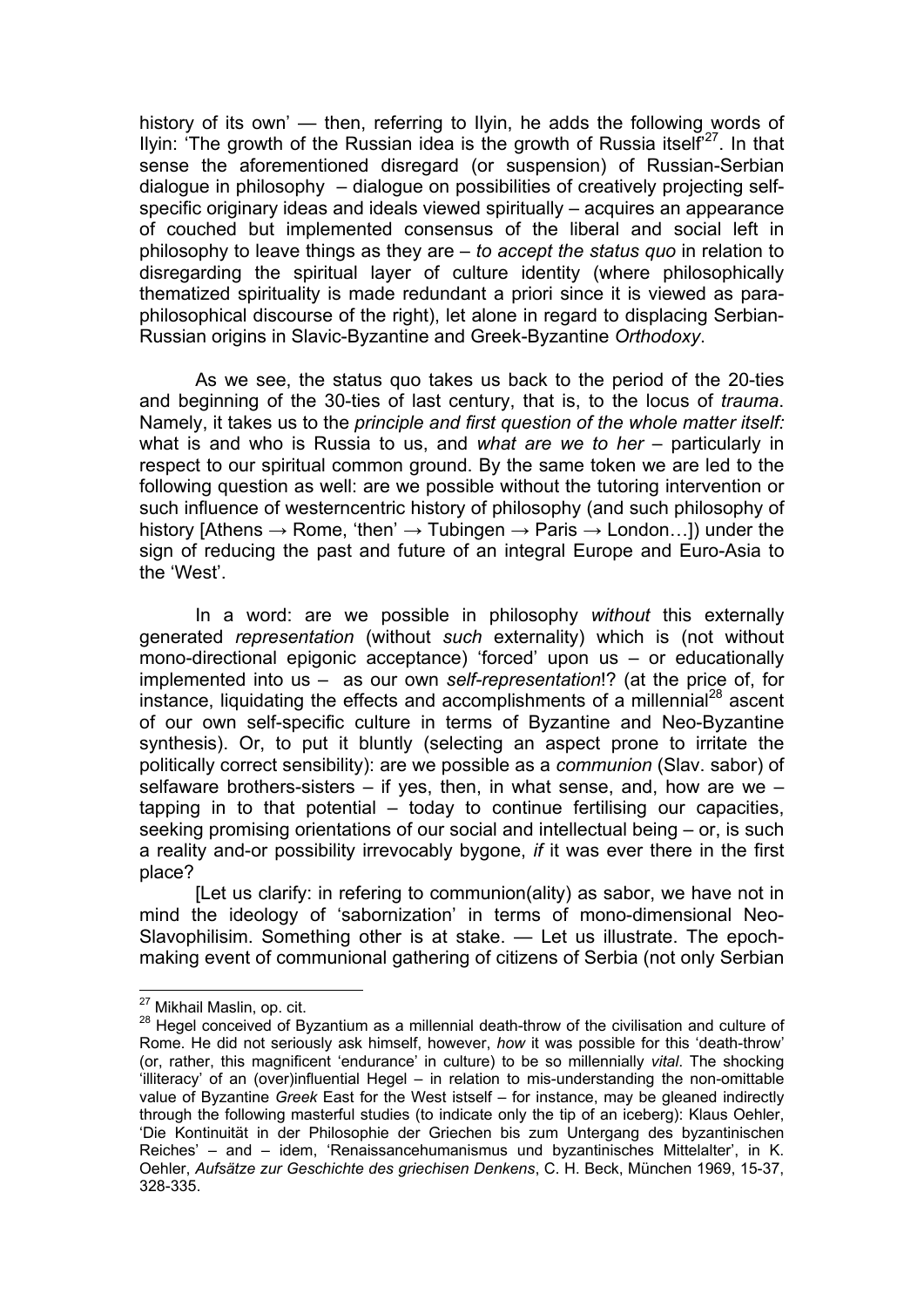citizens) – all of them in number and count – around the image and work of blessedly reposed Patriarch of Serbia Pavle (1914-2009) – beyond and without any sort of politicizing or party dimension or motive, whatsoever, manifested the materialisation not only of 'need for' communion (sabornistic communionality) but, also, exposed the being itself of otherwise deeply displaced (omitted, repressed, forgotten) yet vital communionality of the sabornistic type – as essential expression of fundamental togetherness of people *under the precondition of realised holiness<sup>29</sup>* (taken as the all-value of societies informed by Christianity, Serbian society notwithstanding). In that sense we indicate towards the 'communional' = 'sabornal' dimension of our relations – towards this dimension as essential substrate, and potential (a dimension rarely noticed due to politicological or politicizing views on society: views dictated by agenda's of everydayness, and buried by it)].

Coming back to the context of our philosophical circumstances (or lack of such) it could be demonstrated that contemporary Russian philosophy, both 'neo-western' and 'neo-Russian', in the least, does have achievements wholly legitimate, competitive and relevant for the current philosophical debate in general (however, we cannot further open this perspective due to our primary goal).

In this sense we speak of successive (not necessarily irreversible) disappearing ('aphanasis' of sorts) of Russian philosophical ideas from the established scene of Serbian philosophy (or, even of rooting-out of such ideas, in guise of couched consensus to never allow it to reach that 'scenic' place). We also speak of its paradoxical yet resilient rhizomic subsistence on margins of institutions (or instituted [established] and institutionalized [establishmnental] margins) – however, not on margins of life.

In brief: the picture is not simple. It is not as if one type of relation towards *philosophia russica* was replaced by 'another', as rook and king in chess rouquade: namely, anti-Russian thought has not simply replaced pro-Russian thought, for Russian philosophical thought has always already been 'disappearing' in our (philosophical) institutions, particularly so through the triumph of Soviet Marxism and then through a victory *over this Marxism*. But on the level of the 'margin' (for we are forced to use this awkward term), note the paradox, Russian (traditional) philosophy, it seems, has been rejuvenating

 $\overline{a}$  $29$  Let us expand this point: through this event the Serbian people conducted a 'legitimisation' of *communionality* (sabornicity) – *under condition* that the cardinal value is verified sacrifice for the other purified from all fallen interest. That is to say, only such – authentic – persons, as *events*, may provoke manifestations of meta-partisan, meta-particularistic, meta-populistic but also meta-ideological self-projections of the Serbian people. In that sense, the Serbian Orthodox Church was 'legitimised' and 'criticised' *simultaneously* (although the term legitimacy is to be used only conditionally in this instance, for the Church is not constituted through procedures of civic legitimisation in the political sense). Therefore, our Church was 'legitimised' through the message that only *such* a person and *such* communionality (sabornal [social] by virtue of purity and sacrifice for the other) may truly gather 'all' individuals of the social-political community in(to) that ecclesial-communional sense. Through the same message, furthermore, the Church was potentially 'delegitimized' (namely, in case that bearers of ecclesial responsibility fail or keep failing to accomplish *such* a way of sacrificial identity in Christ). Finally, it was perceivable that bellow or through the political body of the Serbian people, or despite it, run *communional* currents of sociality or, better, *sabornal togetherness*.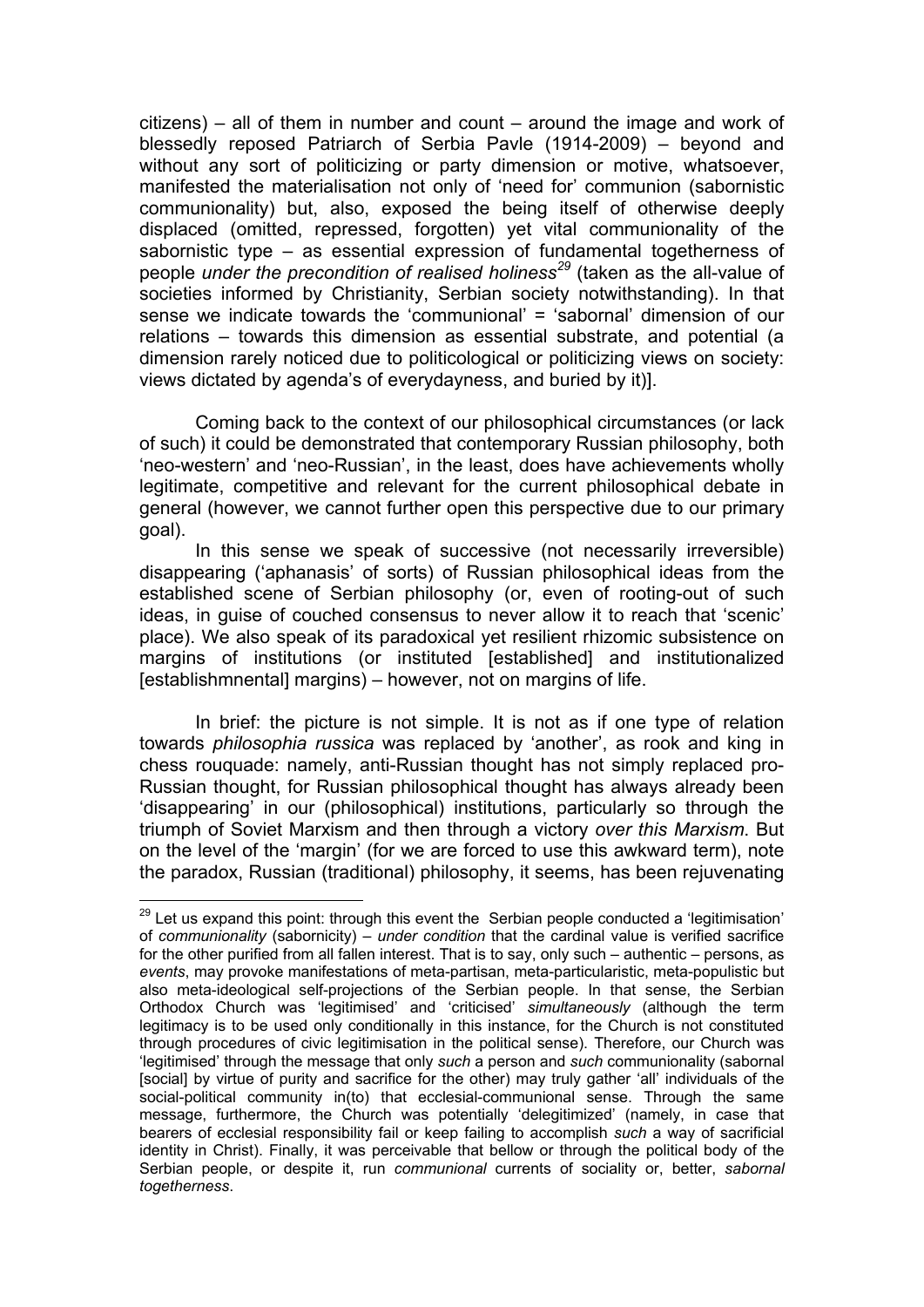itself, reaching the contemporary situation in image of its (unconsidered) proposals – a situation which is both open and uncertain..., nevertheless atuned to life (at least in terms of everpresent cascading otherness, and novelty, in relation to our closed and local state of consciousness).

Apart from many things, such a situation is the result of 'inability' (or simply lack of practical wisdom in politics of life) to maintain a minimum set of premises for control and critique of one ideology 'about' Russian philosophy (anti-Russian tendency) counter the other (pro-Russian tendency), and vice versa — note: in institutional manner (i.e. via systemic and methodologically disciplined stabilisations of critical conceptuality, adequate social practice following suit). If this were to be accomplished, reception of Russian philosophy – purged from ideology and rhetoric – would become philosophical. More precisely, such an approach would consolidate its philosophical status and complementary scientific-critical modalities. Under the expression 'minimum set of premises' we presuppose the following: namely, rising to philosophical awareness the viewpoint that *dialogue* with Russian philosophy represents *one of the fundamental* (if not constitutive) moments in dialogue of self-aware Serbian philosophy (or Philosophy of Serbs) with 'itself' – *if* it is not completely to trivialise or ignore the side of its Orthodox-Slavic origins: *if* Serbian (philosophical) culture is not to complacently abide in epigonic as much as occidentopetal fate (again, let us reiterate, we argue not against the West but against non-critical westernisation as main stream tendency – in the name of *integral* Greek-European culture).

That is to say, such a dialogue with *itself* through *others* (such a dialogical string as moment) is not an 'option' but 'condition of possibility' of founded and fundamental nurture and upbringing of one's own identity in philosophical culture. On pre-condition, of course, that we resist the idea that the medium of philosophy is totally immune ('pure') to *history of experience* experience of concrete human beings philosophically thinking in particular history and particular language – together (dare we say 'communionally' [saborno]).

C. Next to ambivalence produced by the work of East – West polarisation, also next to ideologisation of discontinuity (discontinuity through ideologisation notwithstanding), we introduce our third reason. We name it by means of (and as) the phenomenon of globalisation. This extremely complex and multi-layered process (culturally and politico-economically strung out from internetaphysicised markets of ideas to the idea of global condition as condition of a world reduced to a 'super-market' mediating influence, money and power) we determine more closely through two interconnected challenges which, as such, indicate towards its spiritual-cultural side. The first is the challenge of universally pandemic *detraditionalisation* of ways of formulating and appropriating identity (which is somehow, and nevertheless, sought in representations 'about' tradition – origin). The second challenge is the crisis of identity itself – as such. However, let us add another perspective. Both challenges transpire under the sign of a global 'return' of religion and spirituality in the post-secular phase not only of ideology but of philosophy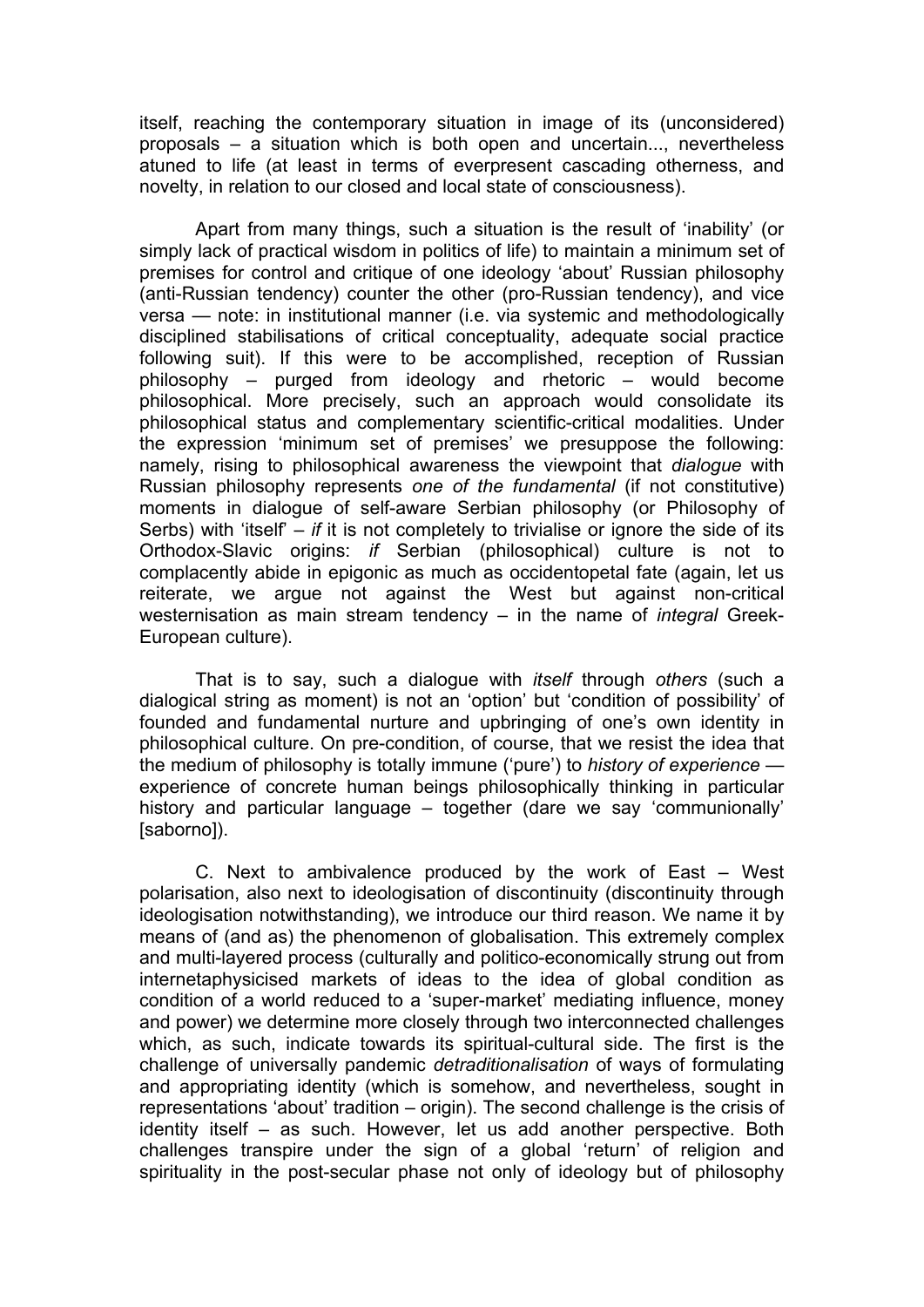itself<sup>30</sup>: running under a strong inscription of discourse of *otherness and difference* (let us emphasize: this crisis appears not through rejection of traditional identity but precisely through unsuccessful and problematic attempts of reinterpretation and reintegration of traditional reference points of identity, in our case [over]determined by the philosophical question about the place and role of the O/other: other as God and God as communional other adjacent to me, or 'other of the other'…, let us say).

As we see, the chain of reasons and causes thus closes (into) a circle. This circle is 'closed' in terms of the starting problem gaining in complexity. However, precisely for those reasons that circulus is potentially openable (under condition of appropriate thought and action).

In a word: here and now, from perspective of the contemporary spiritual situation of our age, speaking from our analysis of the case, the question of reflected and official Serbian-Russian dialogue in philosophy is not to be a question of intentions for things to 'be' better (one way or another), for it is rather, or simultaneously, a *question of incapacity to pose that question as such* – due to impact pressure of post-Yugoslav culture-trauma, on one hand, and trauma of acceleration of agendas of meta-nationally set globalisation, on the other. *It is in such fashion* (systemically-and-structurally: not by subjective examination of intent) that we wish to understand the following: namely, the fact that, for instance, the promotion of the most important ever compendium of history of philosophy in Russia – promotion of the *Encyclopaedia of Russian Philosophy* (Moscow 2007 [Belgrade 2009 31]), despite attempts to make encounters possible – was attended by *no one<sup>32</sup>* from the Serbian philosophical establishment. More precisely: no one managed to *officially* acknowledge, receive or by one word note its presence (including oversight of possibilities to meet four pre-eminent Russian philosophers of the order of current and *official* (sic) mediators of its meanings and tasks<sup>33</sup>. This is just one, although nutshell-type example of non-rational or wholly irrational spending of precious historical time and human resources of our big (in will for

 $30$  The meaning of the syntagm 'post-secular philosophy' is aptly articulated by Blond: "In fact, all ontical statements on reality and proper description are not even incorrect: they are simply weak' (since the secular gaze, by fixation of the ontical, liquidates its deeper and more meaningful groundings). Phillip Blond (ed.), *Post*-*Secular Philosophy: Between Philosophy* 

At the same time this was the European premiere of the translation of this Russian book into one of the non-Russian languages. Vide: Mikhail Maslin (ed.), *Encyclopaedia of Russian Philosophy*, Belgrade 2009, 1010 pp = Михаил Маслин (гл. ред.), *Енциклопедија руске философије*, Логос – Укрониа, Београд 2009, 1010 сс = исти, *Русская философия: Энциклопедия*, Алгоритм, Москва 2007 — in Serbian, that is Russian Cyrillic. 32 It is possible this was a mere 'play of circumstance' (most probably so). But this precisely

goes to prove our point. Of course, this 'nulled' number does not include several colleagues who accompanied our Russians, however, through different types of forums during their stay in Serbia (April 2009) — reception at the Faculty of Theology in Belgrade, or outside Belgrade: gymnasium in Ruma, monastery of Ćelije (Valjevo), parochial communities, of-theshelf panels and the like. To be honest, and for the record, the lectures of professor Sergey Horuzhy given in 2002 at the Institute for Philosophy of the Faculty of Philosophy of Belgrade University, were appropriately publicized and well attended, at the time.

<sup>33</sup> M. A. Maslin, P. P. Aprishko, P. V. Kalitin, A. Gatcheva = М. А. Маслин, П. П. Апришко, П. В. Калитин, А. Гачева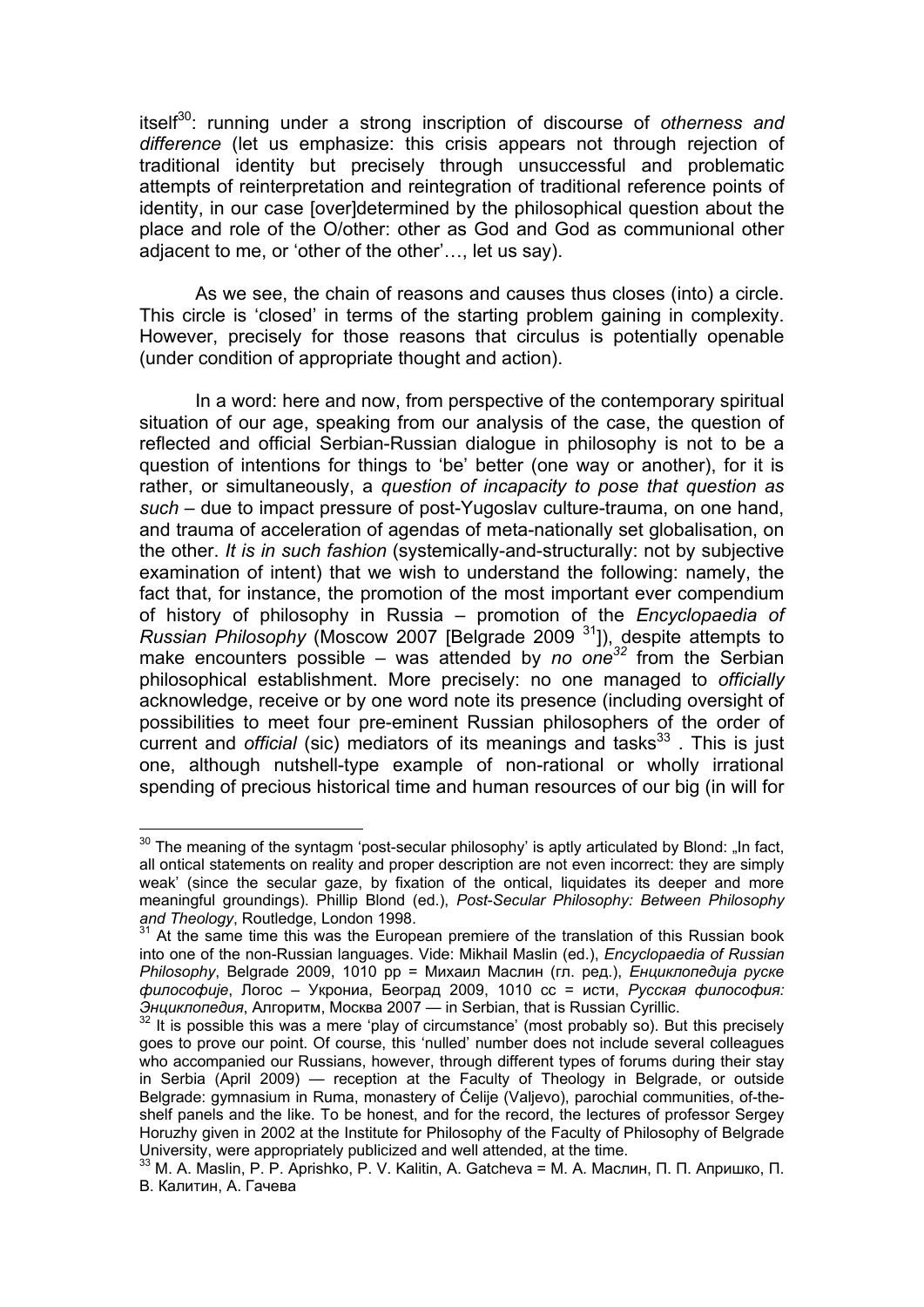deed) small (in realisation) possibly Serbian-Russian philosophical culture environment – simultaneously a postponement of commencement of new encounters.

This is where we have to pause, not only for reason of limited space, but for reflecting possibilities of '**prescriptions**', or remedies for problems described and diagnosed in relation to оur circumstances when Russian philosophers, *as our others34* , are at hand, or stake.

3. It is not needful to repeat or emphasize the possibilities and means of theoretical remedies for the predicament described, for they are already implied in what has been said. Therefore we offer only several propositions from the plane of concrete executive-organisational forms of possible treatment of the condition which is not hale and hearty.

First: both the Russian and Serbian state, together, should – because they can – use appropriate mechanisms to procure and offer *material help* aimed at supporting projects of dialogising the Serbo-Russian cultural relationship (the philosophical form notwithstanding). Priority must be given to stable and long term modalities of realising such programmes.

Second: in this sense, for *example,* ways should be sought for making the Russian hall in Belgrade become more than a congenial yet sporadic 'host' to enthusiasts of Russian-Serbian dialogue in philosophy, but, more than that, to become promoter of *stipends or financial and marketing* services in function of upgrading such activities; or, instigating the Russian cultural attaché to mediate the work of Russian and Serbian experts in terms of helping scientists to make proper contacts in efficient ways, also opening paths to reach adequate and authentic information on possibilities offered by the Russian state (major commerce corporations and scientific-explorative formations included) – dedicated to the aforementioned relation (of course, this is already being done, but one has the impression that matters can be directed more directly and enterprisingly, certainly when the more philosophical cultural-national space is in question).

Third: we should try to found an all-encompassing *institute for Serbian-Russian studies* in Belgrade, and this pioneering venture should be backed by both sides reservelessly. This can be viewed within the context of a (so far unvoiced) proposal to accommodate a haven for Serbian reception of Slavic and-or Russian philosophical culture *inside* already *existent institutions*, primarily the University itself (needless to say, we are not referring to the Chair for Russian studies at the Faculty of Philology). Although full freedom for work on Russian thought is secured at the Institute for Philosophy, we still hold that installing a *facultative subject course* in foundations of Russian (or Slavic) philosophy is not impossible yet much needed (if we wish to continue connecting history of philosophy with self-specific self-understanding of philosophy of history). We should make sure that our Russian colleagues are

<sup>34</sup> As coined by Door Liesbeth Koetsier in her disertation *Nous autres*, *Russes*. *Traces littéraires de l*'*émigration russe dans la NRF 1920*-*1940*, Faculteit der Letteren, Universiteit Utrecht 2006.